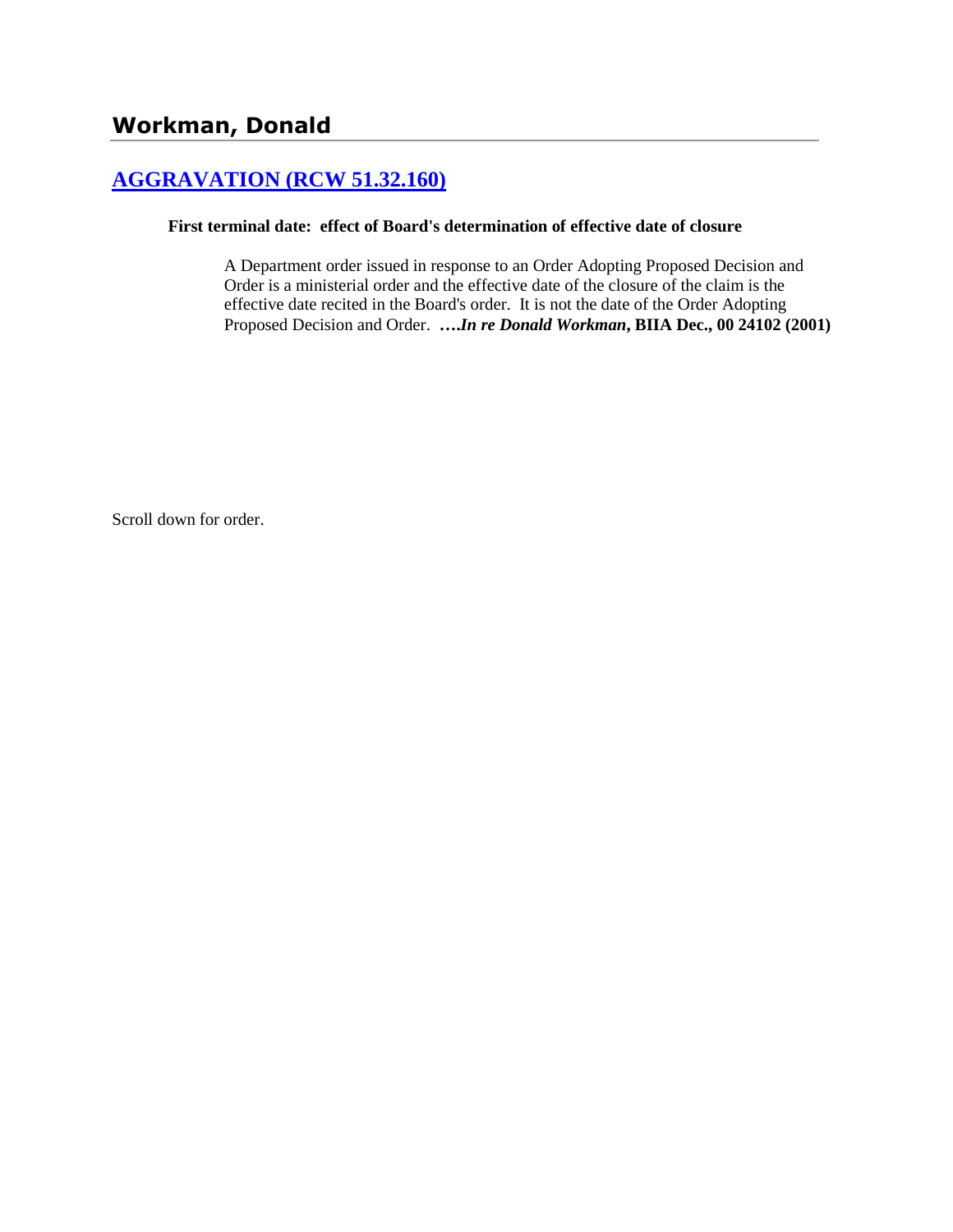#### **BEFORE THE BOARD OF INDUSTRIAL INSURANCE APPEALS STATE OF WASHINGTON**

**)**

**) )**

**IN RE: DONALD L. WORKMAN ) DOCKET NO. 00 24102**

### **CLAIM NO. N-058239**

## **) ORDER DENYING APPEAL**

The claimant filed an appeal on December 7, 2000, from an order of the Department of Labor and Industries dated October 12, 2000. The order affirmed the provisions of a July 11, 2000 order that indicated that it was entered to comply with the Board's decision of June 12, 2000, noted that the claim remains closed as of May 25, 1999, and paid a permanent partial disability award equal to category 2, permanent cervical and cervico-dorsal impairments.

The Department's order takes no action other than what was directed by our Order Adopting Proposed Decision and Order of June 12, 2000. We adopted as our final order the Proposed Decision and Order issued on May 10, 2000. That order directed the Department to accept certain conditions<sup>[1](#page-1-0)</sup> and to close the claim with an award for permanent partial disability consistent with category 2, permanent cervical and cervico-dorsal impairments. The order also concluded that Mr. Workman's conditions were medically fixed and stable as of May 25, 1999. For that reason, the July 11, [2](#page-1-1)000 order<sup>2</sup>, as affirmed by the October 12, 2000 order, was nothing more than a ministerial act taken in compliance with our order of June 12, 2000. This appeal is therefore denied with prejudice.

The notice of appeal, which incorporates a prior protest, asserts that the Department should not have indicated that the "claim remains closed as of 05/25/99." Citing our decision of *In re Jimmy Storer, BIIA* Dec., 86 4436 (1988), the claimant argued that the effective date of claim closure should be July 11, 2000, not May 25, 1999. In the protest, claimant seems to argue that the Storer decision is limited to Orders on Agreement of Parties. That is not the case.

The principle set forth in *Storer* is that the first terminal date, for purposes of establishing aggravation of a particular condition, is the date of the appealed order closing the claim, not the date of the ministerial order entered after resolution of the appeal. What we noted is that "[a]ll matters related to the claim were conclusively determined up to [the date of the appealed order] and no further." *Storer*, at 2. As a result, the date of medical fixity was the date of the appealed order.

The type of final Board order does not affect the effective date of our action. Instead, the question is whether the Board's final order determined all matters related to the claim. It is certainly possible that disputes may arise from Department efforts to comply with our final orders – had there been a dispute regarding the medical treatment benefits to be paid for the cervical condition in this case, it could have been pursued on appeal.

In this instance, our final order directed the Department to find the condition medically fixed and stable as of May 25, 1999, and to close the claim with a permanent partial disability award. As

<span id="page-1-0"></span>By an order dated July 6, 2000, the Department accepted the conditions identified in our order.

<span id="page-1-1"></span> $2$  The July 11, 2000 Department order is, itself, a ministerial order, but in issuing the order the Department included a statement of protest rights. The claimant filed a protest on September 13, 2000, so the Department was obligated to issue a further order.